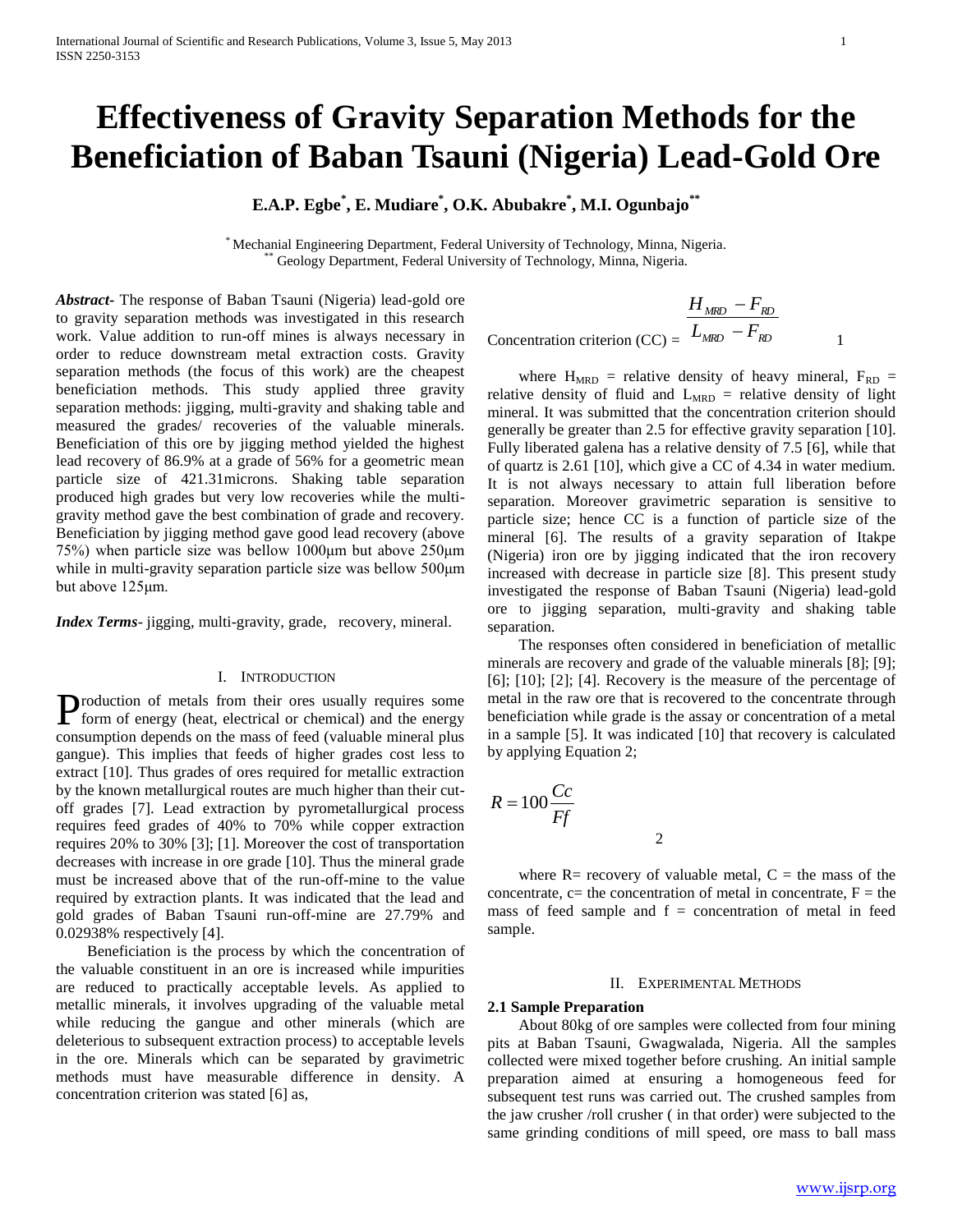ratio, ball size and grinding time of 15minutes. The products of this batch milling operations were subjected to particle sizing to generate sets of close sized particles based on ratio 1/√2 between the consecutive sieve sizes. Each set of close sized particles from all the batch sieving operations were mixed thoroughly and passed through a Jones riffling sampler, until sets of 500g samples were obtained for subsequent tests.

# **2.2 Gravity separation by jigging**

 Batch jigging of the samples was carried out on a laboratory jig (Denver jig) that was powered by 0.5hp motor. A screen that is slightly bigger than the size of materials to be jigged was laid in the jig. Steel balls of size 5mm diameter were arranged as ragging on the floor of the screen in three layers. 500g of each close sized sample were weighed and transferred to the jig. Water was supplied to the jig and the motor was switched on while addition of hutch water continued intermittently. Jigging was stopped after 5minutes and the hutch was opened to discharge the concentrate. Collection of the overflow was continuous through out the jigging cycle. The concentrates and tailings for each batch operation were dried at  $110^{\circ}$ C, to constant weight, in well labelled trays. The mass of the concentrates and tailings were measured and recorded. Samples of concentrates and tailings were taken for energy dispersive x-ray fluorescence (EDXRF) analyses to determine the concentrations of all the elements in them.

# **2.3 Multi- gravity separation**

 The multi- gravity separation is a batch process in which an inclined bucket was subjected to linear oscillation and circular rotation. The inclination of the bucket was kept at  $20^{\circ}$  to the horizontal. 500g of close sized particles was kept in the bucket and 1.5litres of water was added. Additional water was supplied at the rate of 500ml/minute. The tailing discharged continuously onto a bow while the concentrate was removed at the end of the process. The concentrates and tailings for each batch operation were dried at  $110^{\circ}$ C, to constant weight, in well labelled trays. The mass of the concentrates and tailings were measured and recorded. Samples of concentrates and tailings were taken for EDXRF analysis to determine the concentrations of all the elements in them.

## **2.4 Shaking table separation**

The inclination of the table was set at  $45^\circ$ . Five hundred grams of each close sized sample was fed gradually to the feed trough of the shaking table at a rate of about 50g/minute. The feed water was supplied at a rate of about 250ml/minute. Collection of concentrates and tailings was continuous throughout the process. The concentrates and tailings for each size fraction were dried to constant weight in well labelled trays. The mass of the concentrates and tailings were measured and recorded. Samples of concentrates and tailings were taken for EDXRF analyses to determine the concentrations of all the elements in them.

#### III. RESULTS AND DISCUSSION

 Table 1 shows the results of chemical analysis on samples of concentrates for typical close sized particles subjected to jigging while Table 2 shows the results for the concentrates of a typical multi-gravity separation. The results on concentrates and tailings of a typical shaking table separation are shown in tables 3 and 4 respectively. All the results revealed that the major valuable mineral in the concentrates is lead mineral with a lead grade of 61% for jigged samples at particle size of -1400μm +1000μm, 59% for multi-gravity (particle size of -355μm +250μm) and 57% for shaking table at particle size of -710μm +500μm. The detailed results showed that the major valuable mineral that reported to the tailings is gold. The results in Table 4 indicate a gold grade of 0.11%. The foregoing indicate that beneficiation by shaking table resulted in gold enrichment of 3.744 at a particle size of -710μm +500μm [Table 4] while lead enrichment in the concentrates was 2.051 [Table 3]. Thus a higher gold enrichment was achieved than lead even though a lead grade of 57% is generally acceptable for smelting.

# **Table 1: XRF analysis results of jigged sample (-1400 + 1000μm) - concentrate assay.**

| Element | Energy<br>(keV) | Concentration % | Error %  |
|---------|-----------------|-----------------|----------|
| Ph      | 10.540          | 61              | $+0.835$ |
| Sr      | 14.142.         | 0.139           | 0.04955  |

| Oxides                         | Concentration (%) | Elements | Concentration (%) |
|--------------------------------|-------------------|----------|-------------------|
| PbO                            | 63.66             | Pb       | 59.051            |
| CuO                            | 0.478             | Cu       | 0.382             |
| ZnO                            | 0.069             | Zn       | 0.055             |
| Al2O3                          | 1.7               | Al       | 0.899             |
| SiO <sub>2</sub>               | 15.5              | Si.      | 8.680             |
| CaO                            | 0.33              | Ca       | 0.236             |
| Cr2O3                          | 0.11              | Cr       | 0.075             |
| MnO                            | 0.02              | Mn       | 0.015             |
| Fe <sub>2</sub> O <sub>3</sub> | 1.86              | Fe       | 1.300             |

#### **Table 2: Assay of multi-gravity (-355+250mic concentrate) test.**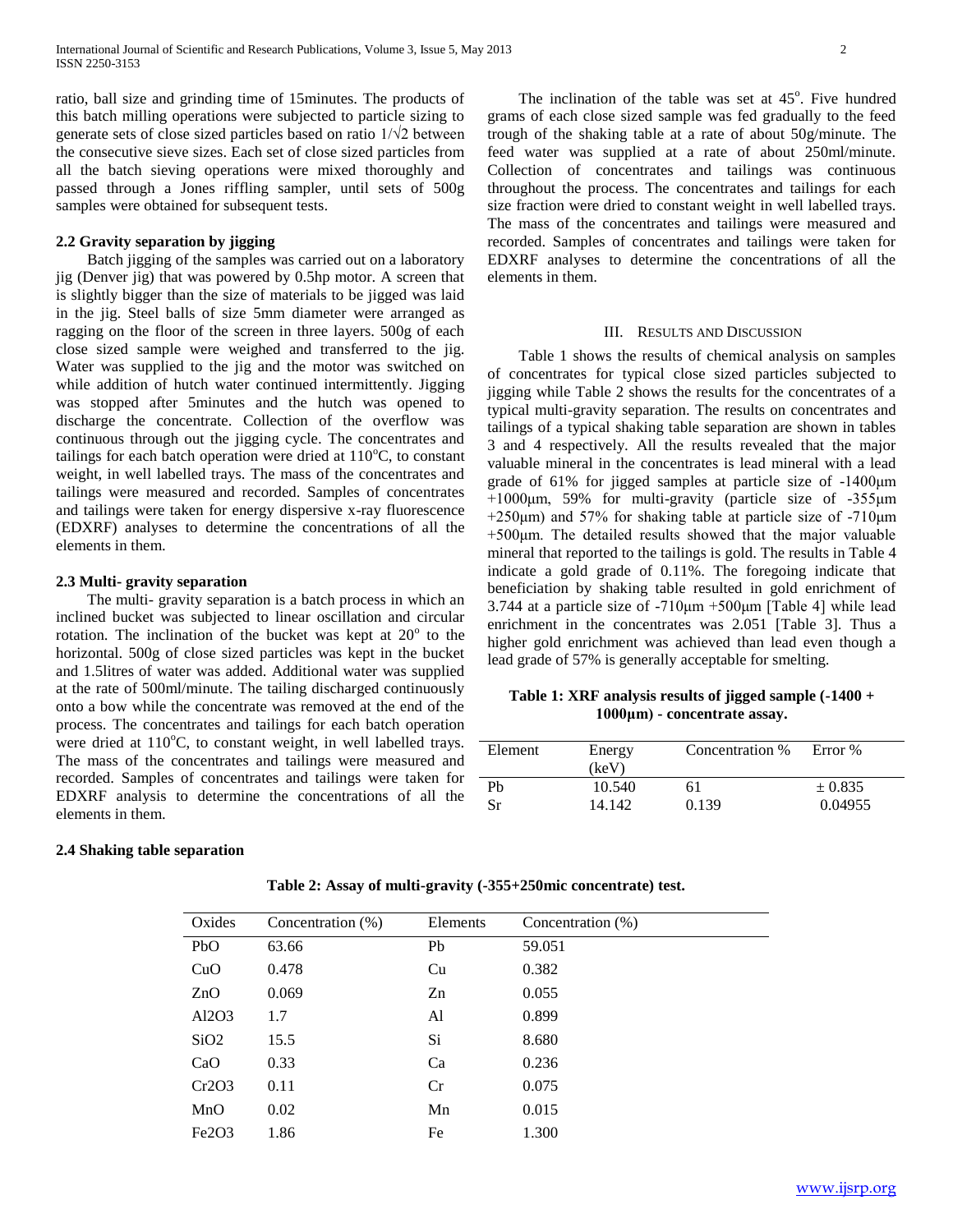| <b>NiO</b>      | 0.063 | Ni             | 0.050 |
|-----------------|-------|----------------|-------|
| CdO             | 2.9   | C <sub>d</sub> | 2.537 |
| BaO             | 1.53  | Ba             | 1.371 |
| WO <sub>3</sub> | 0.2   | W              | 0.159 |
| Re2O7           | 0.1   | Re             | 0.077 |
| OsO4            | 0.1   | Os             | 0.075 |

**Table 3: Assay of shaking table (-710 +500mic -concentrate) test.**

| Oxides                         | Concentration (%) | Elements       | Concentration (%) |
|--------------------------------|-------------------|----------------|-------------------|
| PbO                            | 61.5              | Pb             | 57.047            |
| CuO                            | 0.159             | Cu             | 0.127             |
| Al2O3                          | 1.4               | Al             | 0.741             |
| SiO <sub>2</sub>               | 27.4              | Si             | 15.344            |
| SO <sub>3</sub>                | 2.9               | S              | 1.160             |
| CaO                            | 0.22              | Ca             | 0.157             |
| Cr2O3                          | 0.044             | Cr             | 0.030             |
| MnO                            | 0.006             | Mn             | 0.005             |
| Fe <sub>2</sub> O <sub>3</sub> | 0.787             | Fe             | 0.550             |
| <b>NiO</b>                     | 0.028             | Ni             | 0.022             |
| CdO                            | 4                 | C <sub>d</sub> | 3.500             |
| <b>BaO</b>                     | 0.578             | Ba             | 0.518             |
| WO <sub>3</sub>                | 0.54              | W              | 0.428             |
| OsO4                           | 0.15              | <b>Os</b>      | 0.112             |
| HgO                            | 0.27              | Hg             | 0.250             |

 The EDXRF analysis of tailings (Table 4) showed that gold reported to the tailings and this occurred in all cases. This occurred because the gold is finely disseminated in the quartz. Liberated gold (free gold) is heavier than galena and would not have been preferentially floated in jigging operation involving lead and gold. However when bound in quartz matrix the relative density of the composite became lower than that of galena and it reported to the tailings.

**Table 4: Assay of shaking table (-710 +500mic -Tailing) test.**

| Oxides                         | Concentration (%) | Elements | Concentration (%) |
|--------------------------------|-------------------|----------|-------------------|
| PbO                            | 9.74              | Pb       | 9.035             |
| CuO                            | 0.052             | Cu       | 0.042             |
| Au                             | 0.11              | Au       | 0.110             |
| Al2O3                          | 5.89              | Al       | 3.116             |
| SiO <sub>2</sub>               | 80.3              | Si       | 44.968            |
| K2O                            | 0.497             | K        | 0.412             |
| CaO                            | 0.539             | Ca       | 0.385             |
| TiO <sub>2</sub>               | 0.059             | Ti       | 0.035             |
| Cr2O3                          | 0.043             | Cr       | 0.029             |
| MnO                            | 0.02              | Mn       | 0.015             |
| Fe <sub>2</sub> O <sub>3</sub> | 0.535             | Fe       | 0.374             |
| <b>NiO</b>                     | 0.013             | Ni       | 0.010             |
| BaO                            | 0.49              | Ba       | 0.439             |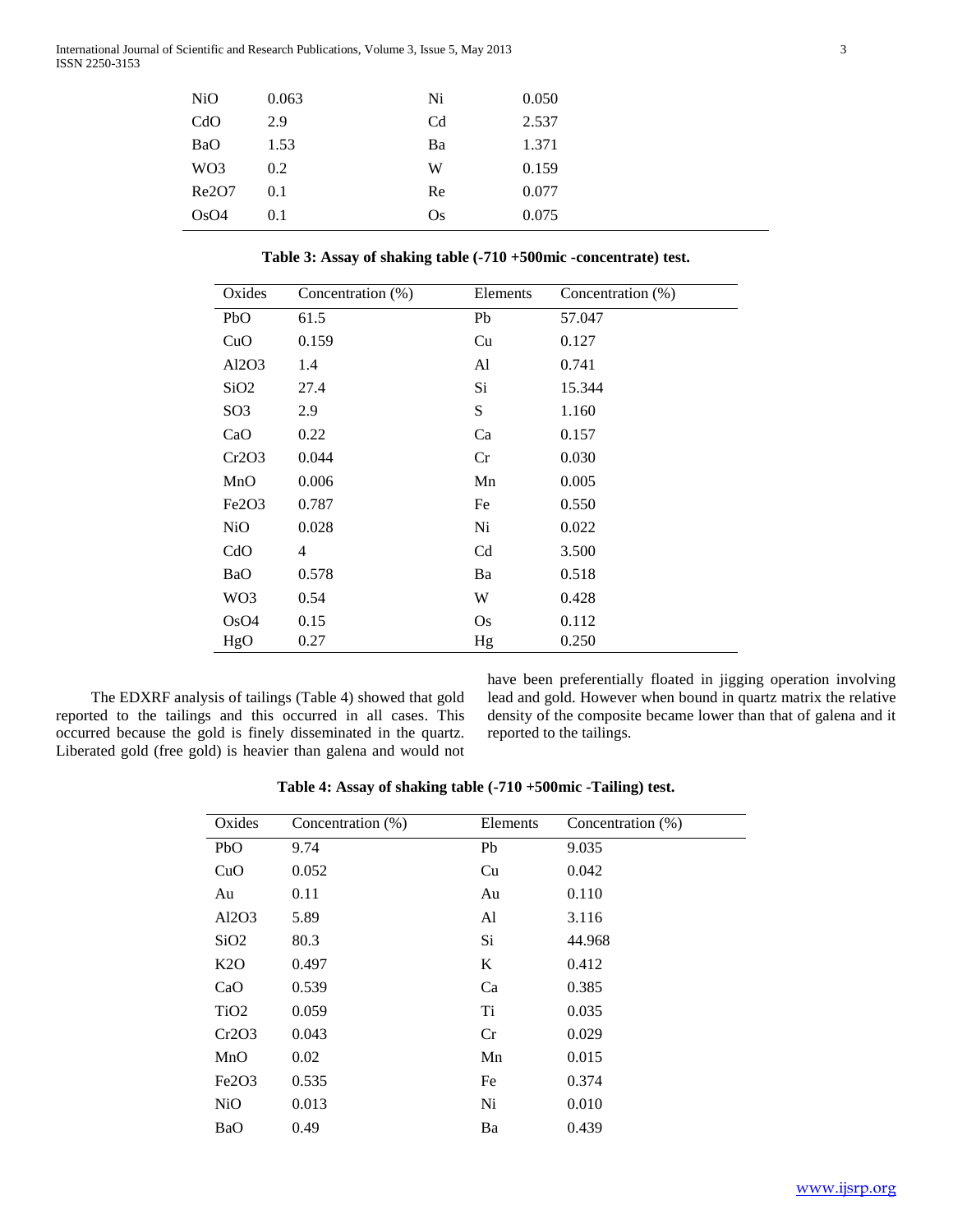International Journal of Scientific and Research Publications, Volume 3, Issue 5, May 2013 4 ISSN 2250-3153

| WO <sub>3</sub>               | 0.087 | W  | 0.069 |
|-------------------------------|-------|----|-------|
| OsO4                          | 0.088 | Os | 0.066 |
| IrO2                          | 0.04  | Ir | 0.034 |
| HgO                           | 0.19  | Hg | 0.176 |
| P <sub>2</sub> O <sub>5</sub> | 0.8   | P  | 0.349 |
| Ga2O3                         | 0.01  | Ga | 0.007 |
| ZrO2                          | 0.5   | Zr | 0.370 |
|                               |       |    |       |

 Applying Equation 2 for the jigging products of size - 1400μm to  $+1000$ μm (Table 5), the lead recovery became,

$$
R = 100 \frac{Cc}{Ff} = 100 \frac{109.41x61}{484.49x20.9} = 65.919
$$

 The lead recoveries for the remaining sieve fractions were calculated in the same way. The summaries of lead recoveries for jigging, multi-gravity and shaking table are presented in Tables 5, 6 and 7 respectively.

| $R = 100 \frac{Cc}{C}$ | $100\frac{109.41x61}{x}$ |  |
|------------------------|--------------------------|--|
|                        | $484.49x20.9$ =65.91%    |  |

|  |  | Table 5: Summary of lead assays and recoveries for samples subjected to gravity separation by jigging. |
|--|--|--------------------------------------------------------------------------------------------------------|
|  |  |                                                                                                        |

| Sieve size           | Lead<br>Concentrates<br>assay |                    |                       | <b>Tailings</b> |                       |         |
|----------------------|-------------------------------|--------------------|-----------------------|-----------------|-----------------------|---------|
|                      | in feed<br>(f)                | <b>Mass</b><br>(g) | Lead<br>assay<br>(% ) | Mass(g)         | Lead<br>assay<br>(% ) | $(\% )$ |
| $-1400 + 1000 \mu m$ | 20.9                          | 109                | 61                    | 355.08          | 8.93                  | 65.91   |
| $-1000 + 710 \mu m$  | 19.2                          | 142                | 54                    | 335.4           | 5.8                   | 83.63   |
| $-710 + 500 \mu m$   | 27.3                          | 183                | 59                    | 296.43.4        | 9.3                   | 81.88   |
| $-500 + 355 \mu m$   | 25.2                          | 185                | 56                    | 289.8           | 7.4                   | 86.9    |
| $-355 + 250 \mu m$   | 25.5                          | 165                | 56                    | 311.52          | 9.52                  | 75.76   |
| $-500 + 355 \mu m$   | 7.4                           | 22.21              | 48.88                 | 267.59          | 3.96                  | 50.62   |

 The results showed that one step jigging of Baban Tsauni ore yielded lead recovery which was highest at a particle size of less than 500µm to +355µm while the assay was highest at the coarsest particle size of  $-1400$  to  $+1000\mu$ m. Thus the grade of lead ore dropped as the recovery increased due to the fact that more gangues were also recovered to the concentrates. Plate I shows typical samples of concentrate, midlings and tailings from jigging operation. The last row of Table 5 shows the results of a second stage jigging of tailing samples for -500 to +355μm. The total lead recovery from the two stages of jigging operations was found to be 95.66% and a weighted mean lead grade of 55.237%. The lead recoveries from shaking table experiments were obtained by substitution into Equation 2 in the same way as it was done for jigging. The summary of these recoveries are presented in Table 6.

| Table 6: Summary of lead assays and recoveries for samples subjected to gravity separation by shaking table. |  |  |  |  |  |  |  |  |
|--------------------------------------------------------------------------------------------------------------|--|--|--|--|--|--|--|--|
|--------------------------------------------------------------------------------------------------------------|--|--|--|--|--|--|--|--|

|                    | Lead<br>in<br>assay | Concentrates       |                       | <b>Tailings</b> |                    | Lead recovery |
|--------------------|---------------------|--------------------|-----------------------|-----------------|--------------------|---------------|
| Sieve size         | feed $(f)$          | <b>Mass</b><br>(g) | Lead<br>assay<br>(% ) | Mass $(g)$      | Lead assay<br>(% ) | (% )          |
| $-710 + 500 \mu m$ | 22.45               | 80.4               | 57.1                  | 398             | 9.035              | 42.71         |
| $-500 + 355 \mu m$ | 29.13               | 61.91              | 66.8                  | 435             | 23.02              | 29.797        |
| $-355 + 250 \mu m$ | 32.19               | 79.45              | 69.5                  | 395             | 23.6               | 36.15         |
| $-250 + 125 \mu m$ | 37.615              | 87.58              | 70.4                  | 387             | 29.75              | 34.56         |
| $-125 + 90 \mu m$  | 37.1                | 98.54              | 61.2                  | 335             | 28.52              | 37.51         |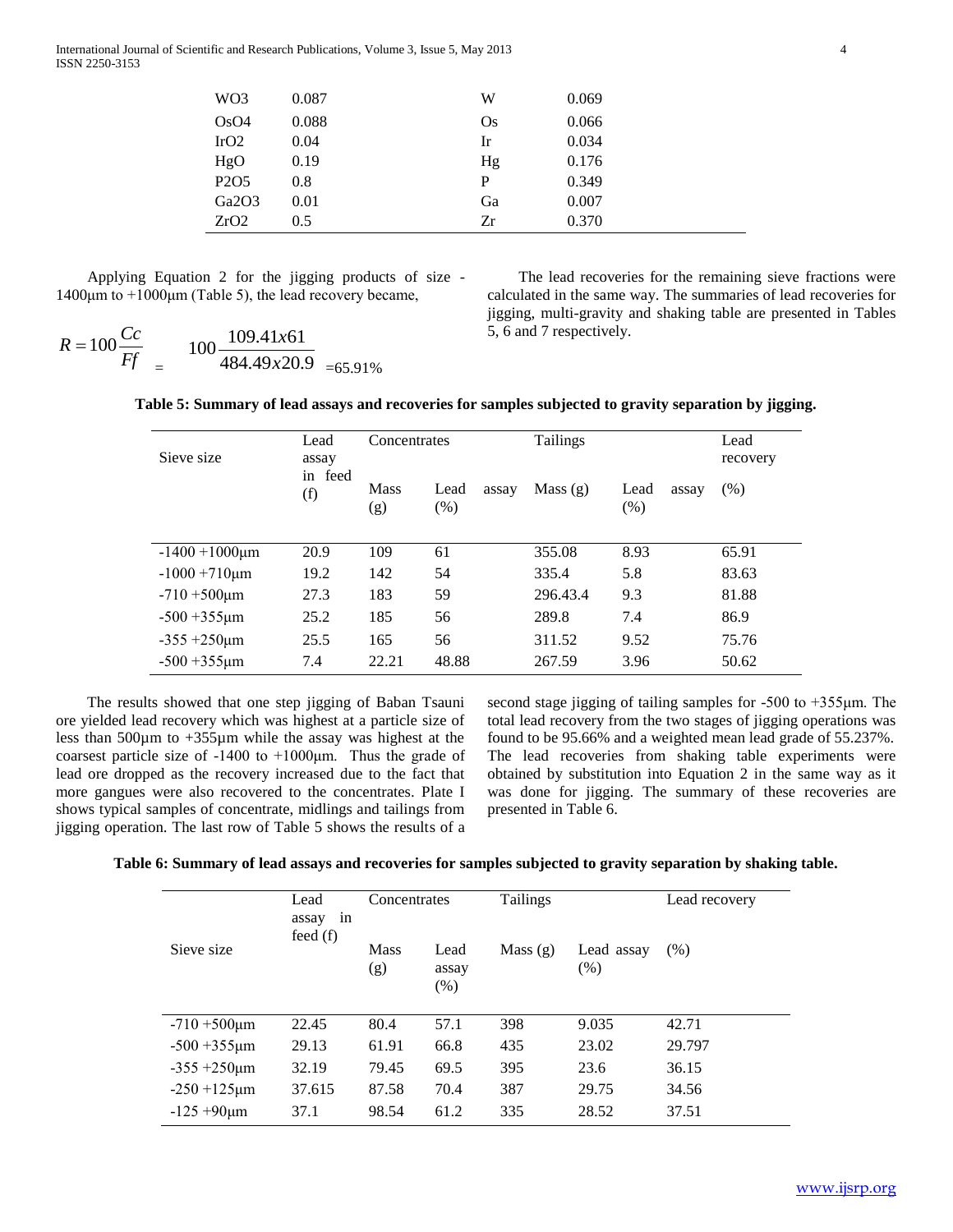The lead recoveries obtained for the shaking table method were generally low while the lead ore grades were higher than those obtained by jigging and multi-gravity methods. This implied that shaking table requires more stages of operation in order to achieve a reasonable level of recovery. Higher premium is placed on recovery than ore grade when pre-concentration operation is in view. The objective is to remove bulk gangue at fairly coarse particle size, at reduced cost and generate products which may further be treated by froth flotation method. Thus a

pre-concentration treatment of Baban Tsauni lead ore by jigging method is preferred to shaking table method. However when production of finished concentrates is in view the grades of products become very important and a compromise must be struck between ore recovery and grade [10]. Under such consideration the shaking table offers the best beneficiation approach even though several stages of tailing cleaning are required.

jigging method gave good lead recovery (above 75%) when particle size was bellow 1000μm but above 250μm while in multi-gravity separation particle size was bellow 500μm but above 125μm. Plate II shows typical samples of concentrate and

tailings from multi-gravity operation.

| Table 7: Summary of lead assays and recoveries for samples subjected to multi-gravity separation (shaking and rotating |
|------------------------------------------------------------------------------------------------------------------------|
| bucket).                                                                                                               |

| Sieve size         | Lead<br>in<br>assay<br>feed<br>(f)<br>[%] | Concentrates       |                       | <b>Tailings</b>    |                   | Lead<br>recovery |
|--------------------|-------------------------------------------|--------------------|-----------------------|--------------------|-------------------|------------------|
|                    |                                           | <b>Mass</b><br>(g) | Lead<br>assay<br>(% ) | <b>Mass</b><br>(g) | Lead assay<br>(%) | (% )             |
| $-500 + 355 \mu m$ | 25.22                                     | 159.89             | 61.5                  | 324                | 7.8               | 80.67            |
| $-355 + 250 \mu m$ | 25.5                                      | 185.02             | 59.1                  | 291                | 3.91              | 90.09            |
| $-250 + 125 \mu m$ | 24.9                                      | 145.24             | 62.9                  | 327                | 7.86              | 77.71            |
| $-125 + 90 \mu m$  | 24                                        | 124.36             | 52                    | 352                | 13.95             | 56.59            |

 The best lead grade and recovery combination of 59.1% and 90.09% respectively, was obtained at a particle size of less than 355μm to +250μm (that is, geometric mean size of 297.91microns).

 The effectiveness of lead separation is higher with multigravity separation than jigging method (Figures 1 and 2). On the other hand, shaking table gave the worst recovery (Figure 1) but the best grade (Figure 2). The results showed that combination of lead recoveries and grades were highest with multi-gravity method (Figures 1 and 2).

The results also revealed

that beneficiation by



**Figure 1: Lead recovery plotted against mean particle size**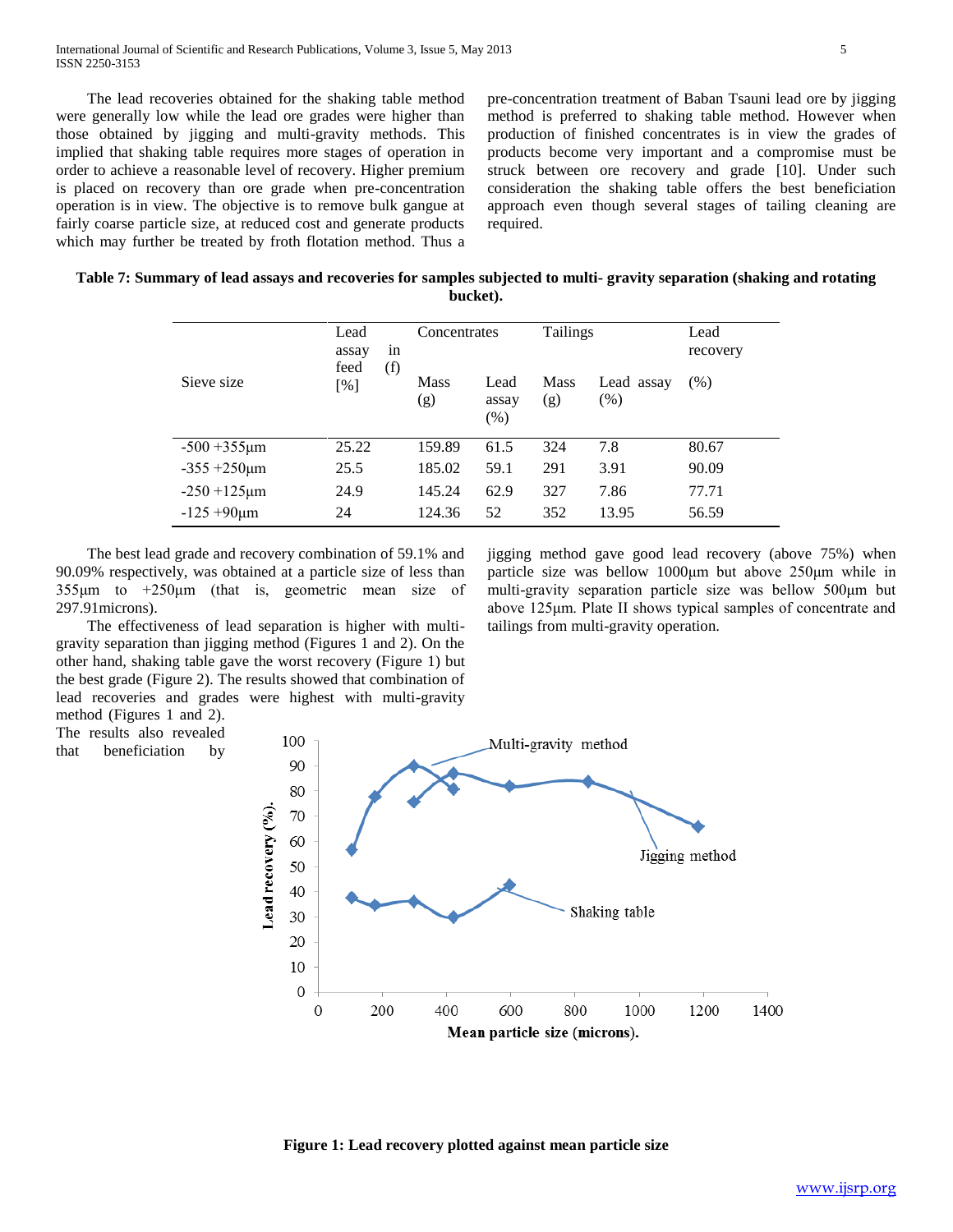

**Figure 2: Lead grade plotted against mean particle size**



**Plate I: Typical beneficiation products from jigging.**

.